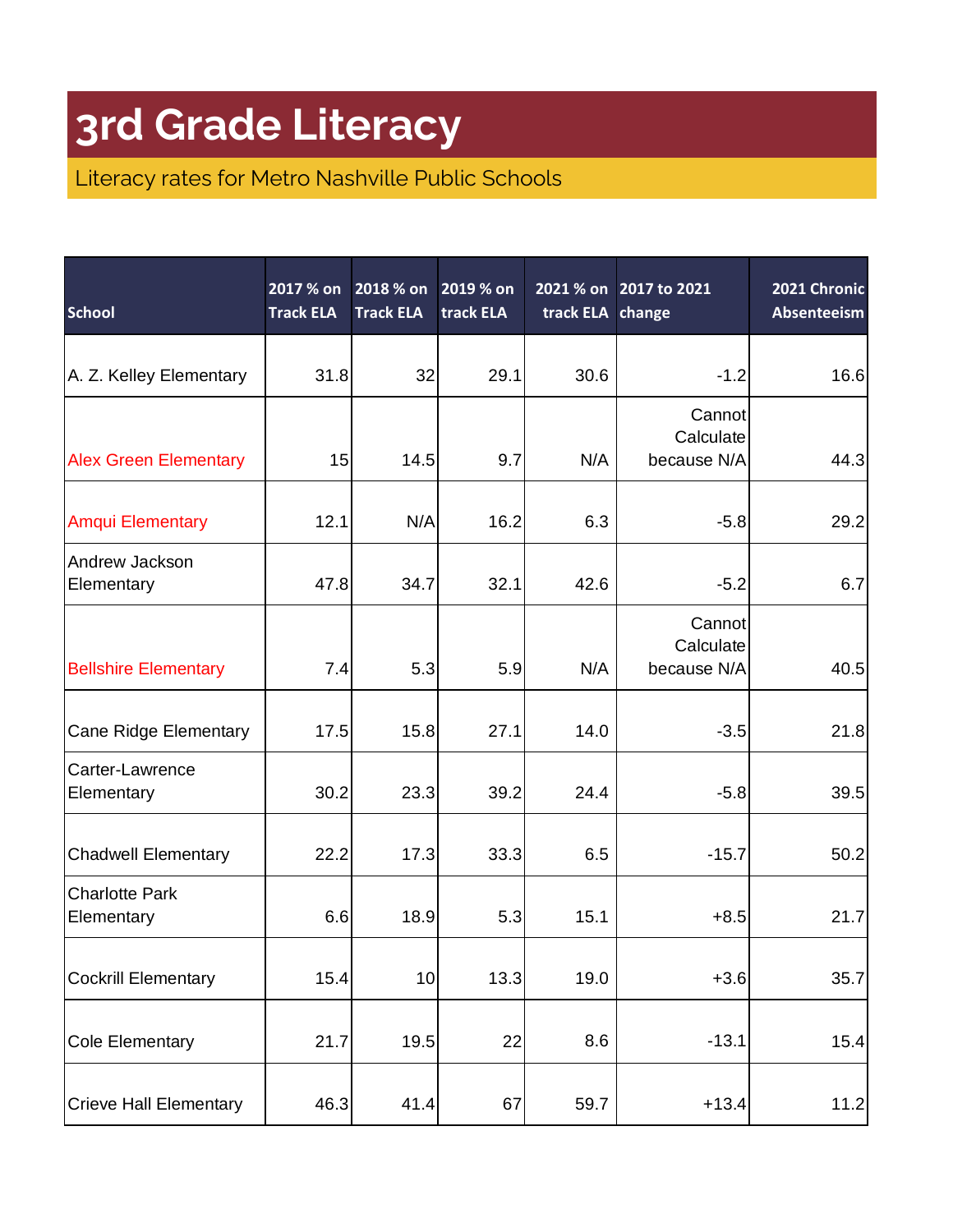| <b>Cumberland Elementary</b>           | 7.3  | 5.3  | 5.3  | 5.8  | $-1.5$                                | 47.0 |
|----------------------------------------|------|------|------|------|---------------------------------------|------|
| Dan Mills Elementary                   | 44.3 | 57.5 | 49.5 | 44.2 | $-0.1$                                | 7.8  |
| Dodson Elementary                      | 15.1 | 21.5 | 20   | 9.7  | $-5.4$                                | 29.9 |
| <b>DuPont Elementary</b>               | 21.8 | 40.4 | 21.6 | 12.2 | $-9.6$                                | 16.0 |
| <b>Eagle View Elementary</b><br>School |      |      | 16   | 14.1 | New School in<br>2018                 | 25.1 |
| <b>Eakin Elementary</b>                | 52.2 | 40.6 | 50   | 48.4 | $-3.8$                                | 9.7  |
| <b>East End Preparatory</b><br>School  | 37.5 | 33.6 | 23.9 | 21.4 | $-16.1$                               | 25.5 |
| <b>Explore Community</b><br>School     |      |      | 26.9 | 21.6 | Low Student<br>Count 2017 and<br>2018 | 35.8 |
| <b>Fall-Hamilton Elementary</b>        | 19   | 33.3 | 20.9 | 14.3 | $-4.7$                                | 20.6 |
| <b>Gateway Elementary</b>              | 16.9 | 17.2 | 18.3 | 26.3 | $+9.4$                                | 22.7 |
| <b>Glencliff Elementary</b>            | 13.5 | 11.8 | 9.5  | 18.9 | $+5.4$                                | 23.2 |
| <b>Glendale Elementary</b>             | 70.1 | 88.8 | 82.4 | 73.1 | $+3.0$                                | N/A  |
| <b>Glengarry Elementary</b>            | 13.9 | 21.5 | 14.8 | 10.9 | $-3.0$                                | 37.1 |
| <b>Glenview Elementary</b>             | 12.8 | 7.1  | 10.8 | 7.8  | $-5.0$                                | 27.6 |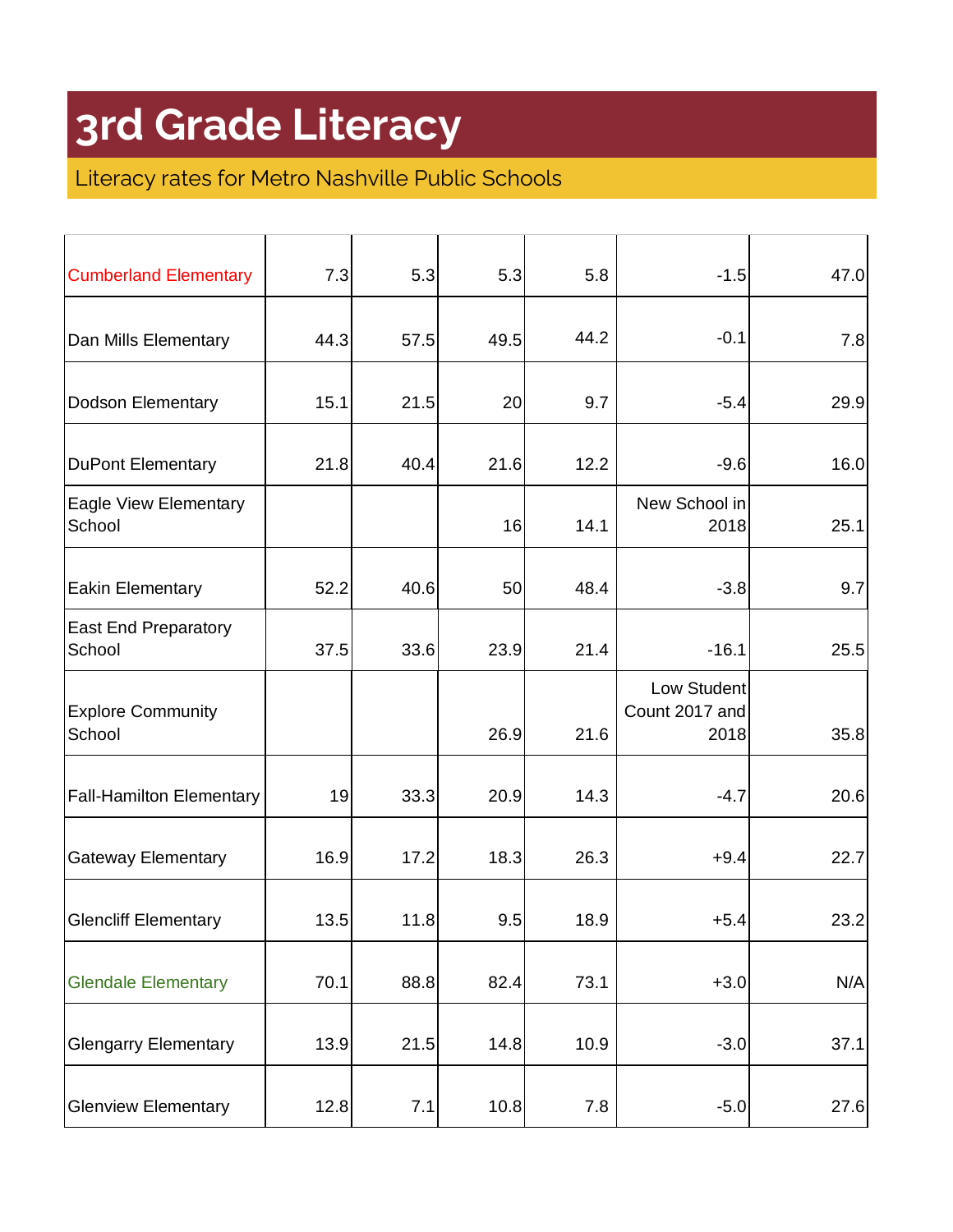| Goodlettsville Elementary           | 28.3 | 30.2 | 28.3 | 11.8 | $-16.5$                            | 17.8 |
|-------------------------------------|------|------|------|------|------------------------------------|------|
| <b>Gower Elementary</b>             | 29.4 | 37.3 | 42.5 | 32.4 | $+3.0$                             | 17.7 |
| <b>Granbery Elementary</b>          | 50   | 39.7 | 50.7 | 46.4 | $-3.6$                             | 7.6  |
| <b>Harpeth Valley</b><br>Elementary | 54.5 | 65.4 | 50.4 | 53.8 | $-0.7$                             | N/A  |
| <b>Hattie Cotton Elementary</b>     | 23.6 | 21   | 12.1 | N/A  | Cannot<br>Calculate<br>because N/A | 40.2 |
| <b>Haywood Elementary</b>           | 18.4 | 15.3 | 17.1 | 12.2 | $-6.2$                             | 21.4 |
| Henry C. Maxwell<br>Elementary      | 21.6 | 23.5 | 22.1 | 14.0 | $-7.6$                             | 33.0 |
| Hermitage Elementary                | 30.9 | 23.1 | 27.1 | 35.5 | $+4.6$                             | 26.7 |
| <b>Hickman Elementary</b>           | 27.4 | 36   | 22.7 | 12.7 | $-14.7$                            | 20.1 |
| Hull-Jackson Elementary             | 29.2 | 26.8 | 17.7 | 27.3 | $-1.9$                             | 28.7 |
| Ida B. Wells Elementary             |      |      | 8.5  | N/A  | New, School<br>Merger              | 56.5 |
| Inglewood Elementary                | 20.6 | 12.9 | 14.3 | N/A  | Cannot<br>Calculate<br>because N/A | 23.4 |
| J. E. Moss Elementary               | 20.5 | 13.6 | 30.5 | 13.5 | $-7.0$                             | 28.6 |
| Joelton Elementary                  | 38.8 | 47.4 | 41.2 | 35.9 | $-2.9$                             | 21.0 |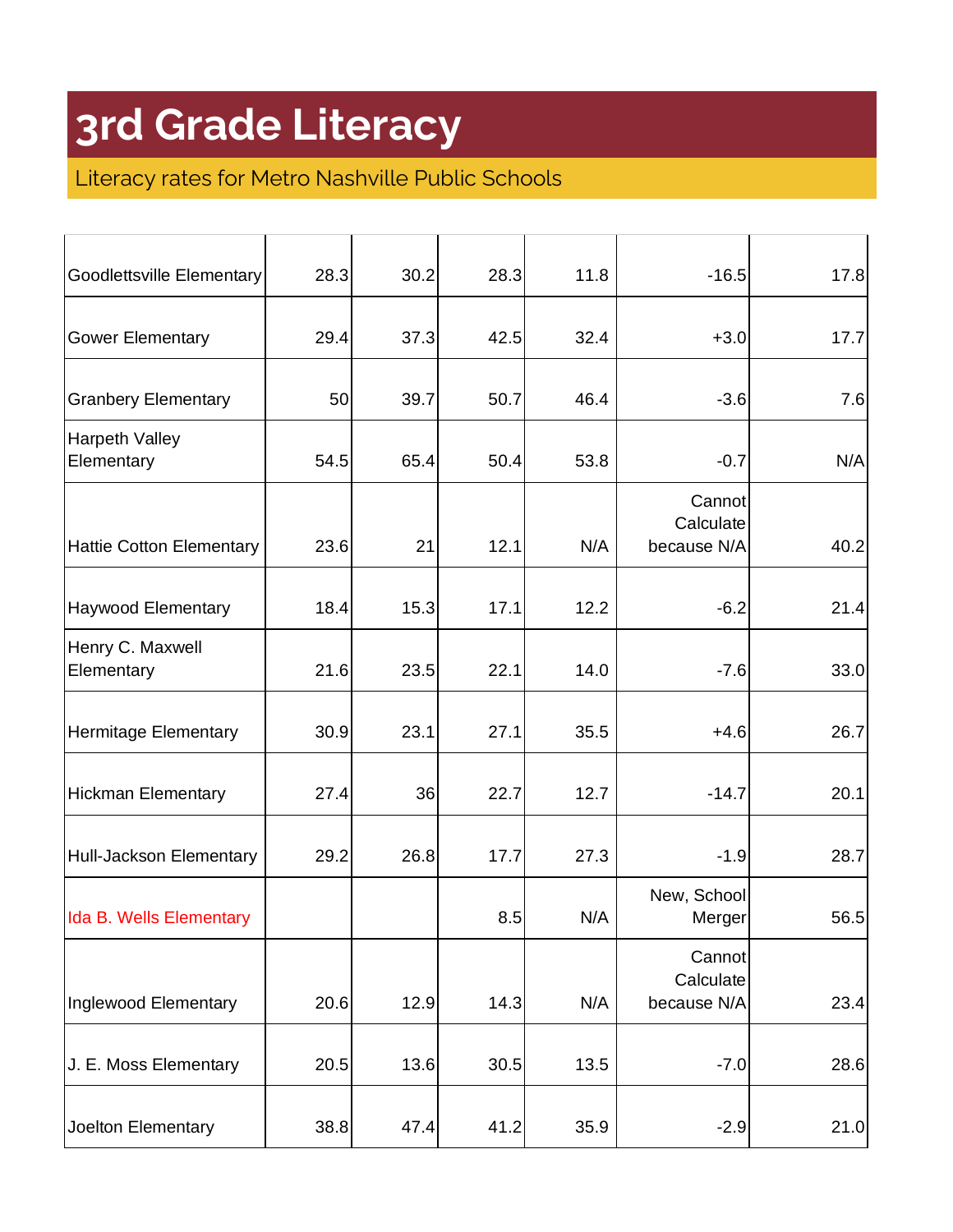| John B. Whitsitt<br>Elementary                            | 9.4  | 14.7 | 22.4 | 9.3  | $-0.1$                             | 13.9 |
|-----------------------------------------------------------|------|------|------|------|------------------------------------|------|
| Jones Elementary                                          | 32.4 | 21.9 | 18.8 | 6.8  | $-25.6$                            | 47.1 |
| Julia Green Elementary                                    | 78.6 | 82.9 | 87.9 | 81.7 | $+3.1$                             | N/A  |
| <b>KIPP Academy Nashville</b><br><b>Elementary School</b> | N/A  | 10.8 | 14.7 | 7.9  | Cannot<br>Calculate<br>because N/A | 38.7 |
| <b>KIPP Nashville College</b><br><b>Prep Elementary</b>   |      |      |      | 12.3 | New School in<br>2017              | 37.0 |
| <b>Lakeview Elementary</b>                                | 31.5 | 19.4 | 18.4 | 11.3 | $-20.2$                            | 30.0 |
| <b>Lockeland Elementary</b>                               | 81.0 | 84.5 | 73.7 | 86.8 | $+5.8$                             | N/A  |
| May Werthan Shayne<br><b>Elementary School</b>            | 45.9 | 43   | 46.3 | 27.4 | $-18.5$                            | 11.8 |
| <b>McGavock Elementary</b>                                | 10   | 35.9 | 22.4 | 15.8 | $+5.8$                             | 23.1 |
| Mt. View Elementary                                       | 22.4 | 21.8 | 25.2 | 13.2 | $-9.2$                             | 17.6 |
| Napier Elementary                                         | N/A  | N/A  | 17   | N/A  | Cannot<br>Calculate<br>because N/A | 65.0 |
| Nashville Classical                                       | 67.9 | 40.6 | 48.5 | 45.5 | $-22.4$                            | N/A  |
| Neely's Bend Elementary                                   | 13.3 | 13   | 9.8  | 20.0 | $+6.7$                             | 29.1 |
| Norman Binkley<br>Elementary                              | 35.9 | 21.7 | 27.4 | 20.5 | $-15.4$                            | 20.2 |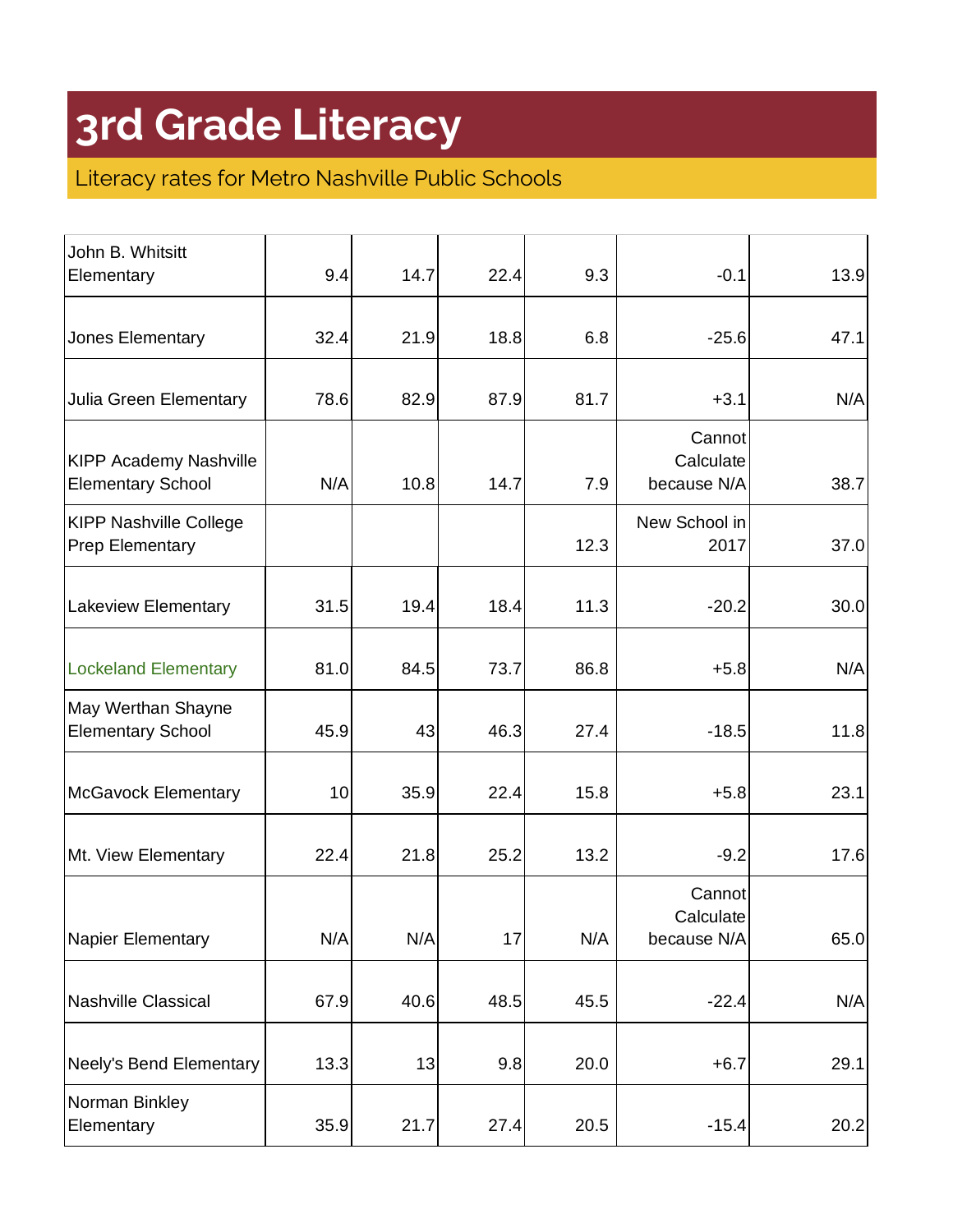| 26.6 | 34.6 | 13.4                        | 14.0         | $-12.6$                            | 15.0              |
|------|------|-----------------------------|--------------|------------------------------------|-------------------|
| 9.6  | 17   | 12.1                        | 9.7          | $+0.1$                             | 20.0              |
|      | 12.5 | 17.7                        | 11.5         | $-5.8$                             | 60.8              |
| 19.4 | 30.6 | 35.7                        | 28.3         | $+8.9$                             | 11.6              |
| 74.6 | 83.2 | 73.8                        | 77.5         | $+2.9$                             | N/A               |
| 68.3 | 56.2 | 41.7                        | 28.6         | $-39.7$                            | 14.0              |
| 13.9 | 12.5 | 7.8                         | N/A          | Cannot<br>Calculate<br>because N/A | 47.8              |
| 14.1 | 19.7 | 27.1                        | 8.5          | $-5.6$                             | 38.7              |
| 16.7 | 29.5 | 32.7                        | 17.3         | $+0.6$                             | 15.1              |
| 21.4 | 15.9 | 12.5                        | 12.5         | $-8.9$                             | 22.5              |
| 38.8 | 17.9 | 44.2                        | 27.1         | $-11.7$                            | 19.7              |
|      | 14   |                             | 8.7          | $-0.2$                             | 28.6              |
|      |      |                             | 14.8         |                                    | 18.7              |
|      |      | 17.1                        | 25.0         |                                    | 29.2              |
|      |      | 17.3<br>8.9<br>20.4<br>10.3 | 23.2<br>18.2 | 23.9<br>19                         | $-5.6$<br>$+14.7$ |